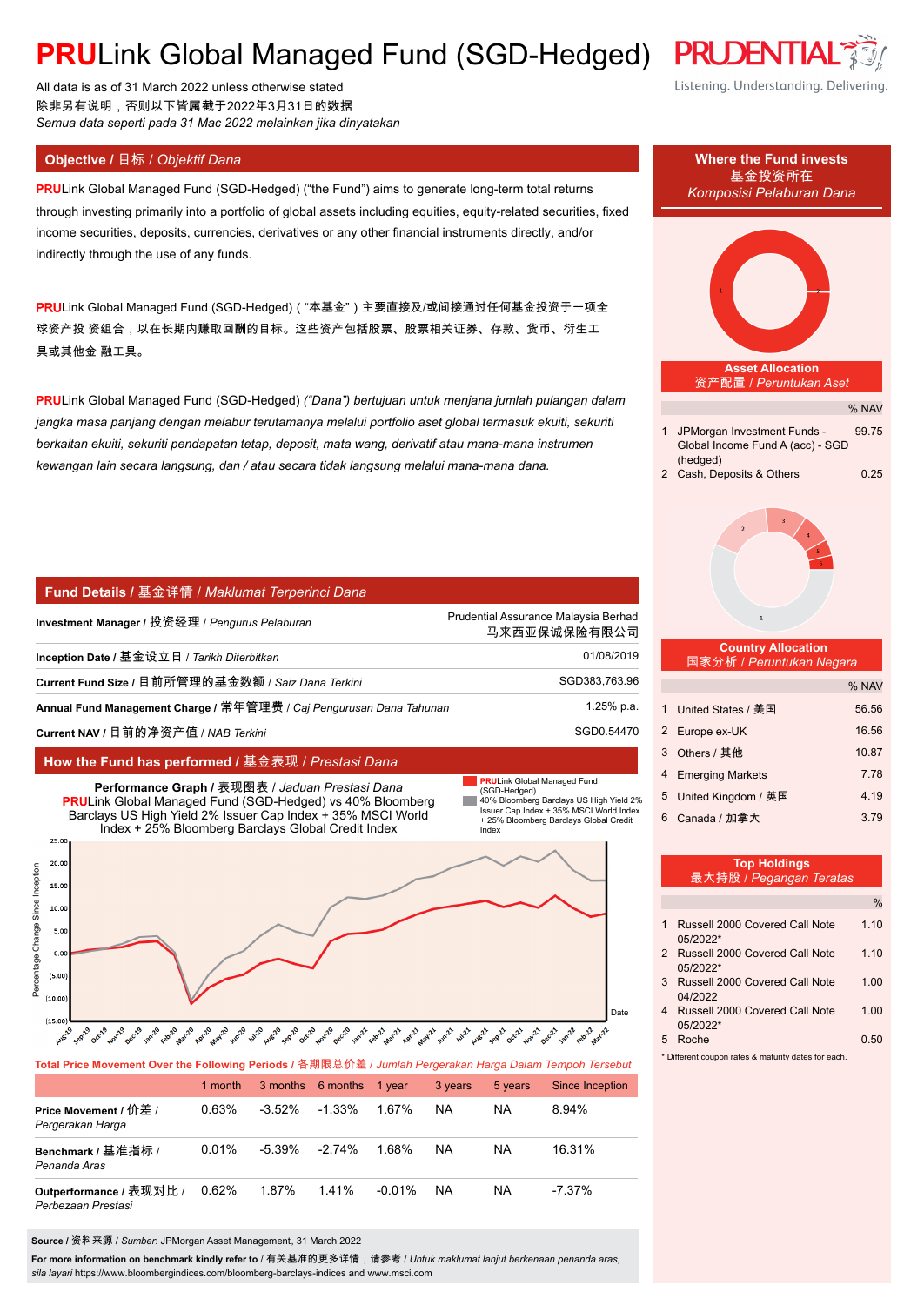# **PRULink Global Managed Fund (SGD-Hedged) PRUDENTIAL**

All data is as of 31 March 2022 unless otherwise stated 除非另有说明,否则以下皆属截于2022年3月31日的数据 *Semua data seperti pada 31 Mac 2022 melainkan jika dinyatakan*

# **Monthly Update /** 每月简报 / *Peningkatan Bulanan*

#### **Market Review /** 市场回顾 */ Tinjauan Bulanan*

After delivering negative returns for the first two months of 2022, global equities rebounded in March, with the MSCI World Index gaining 3.1% in local currency terms. Improvements during talks between Russia and Ukraine in Istanbul fed some optimism in markets, but an imminent cease-fire is still unlikely. Furthermore, the potential need for a faster pace of interest rate hikes to combat higher inflation has once again started to dominate investor sentiment.

在2022年首两个月取得负回酬的全球股市,如今在3月回弹,MSCI世界指数涨3.1%(以地方货币为单位)。俄罗斯和乌克兰在伊斯坦堡的谈判所取得的进展令 市场感到乐观,但急速停火仍未在望。此外,央行加速升息以应付通膨的需要,再次开始左右投资者的情绪。

*Setelah menyampaikan pulangan negatif untuk dua bulan pertama 2022, ekuiti global melonjak kembali pada Mac, dengan Indeks Dunia MSCI memperoleh 3.1% dalam terma mata wang tempatan. Kemajuan semasa perbincangan antara Rusia dan Ukraine di Istanbul memberi sedikit keyakinan dalam pasaran, tetapi gencatan senjata dalam masa terdekat masih belum tercapai. Tambahan pula, potensi keperluan bagi kenaikan kadar faedah yang lebih pantas untuk memerangi peningkatan inflasi mula menguasai sentimen pelabur sekali lagi.*

#### **Market Outlook /** 市场展望 */ Gambaran Bulanan*

We believe a cautious overall stance remains warranted for now given the multitude of shocks facing the global economy . Nonetheless, macro fundamentals globally remain strong, with an encouraging sign that underlying demand remains firm following temporary Covid-19 related disruptions.

### 由于全球经济目前受到大量的惊吓,我们相信整体必须保持谨慎的立场。尽管如此,全球的宏观经济基础依旧强稳,令人鼓舞的是受到新冠病毒相关的暂时性干 扰的需求仍然稳健。

*Kami percaya pendirian berwaspada keseluruhan yang adalah wajar buat masa ini memandangkan ekonomi global sedang mendepani pelbagai kejutan. Namun begitu, asas makro secara global masih mantap, dengan tanda menggalakkan bahawa permintaan asas kekal kukuh selepas mengalami gangguan sementara berkaitan Covid-19.*

#### **Fund Review & Strategy /** 基金表现评论与投资策略 */ Tinjauan dan Strategi Dana*

The Fund returned 0.63% for the month, outperforming the benchmark return of 0.01% by 0.62%. Year-to-date, the fund returned -3.52%, outperforming the benchmark return of -5.39% by 1.87%.

Within our hybrids allocations, global equity, global REITs and covered call contributed positively to performance while the performance of US government bonds , US high yield and emerging market equity detracted from performance.

The Fund strategy would adopt multi-asset approach with a focus on risk-adjusted income. Tighter monetary policy, the Russia-Ukraine conflict, and lingering inflation have combined to put the brakes on global growth. As asset markets recalibrate to the evolving economic environment, we expect continued volatility and to reduce risk levels accordingly.

本基金在检讨月份的回酬为0.63%,超越0.01%的基准回酬0.62%。年度至今,本基金的回酬为-3.52%,高于-5.39%的基准回酬1.87%。

在我们的混合配置当中,全球股市、全球不动产投资信托(REIT)和备兑认购期权对基金表现作出正面的贡献。美国政府债券、美国高回酬债券与新兴股项的表 现则拉低了相对回酬。

### 本基金采取了多元资产的投资策略,并将重点放在经风险调整的收益上。较为紧缩的货币政策、俄罗斯-乌克兰冲突,以及仍未消退的通膨,都是令全球成长受阻 的因素。在资产市场适应着不断变化的经济环境时,我们预测市况会持续波动,因此会依据情况减少投资风险。

*Dana menjana pulangan 0.63% di bulan ini, mengatasi pulangan penanda aras 0.01% sebanyak 0.62%. Sejak awal tahun hingga kini, dana memulangkan -3.52%, mengatasi pulangan penanda aras -5.39% sebanyak 1.87%.*

*Dalam lingkungan peruntukan hibrid kami, ekuiti global, REIT global dan panggilan terlindung menyumbang secara positif kepada prestasi manakala prestasi bon kerajaan AS, hasil tinggi AS dan ekuiti pasaran memuncul pula sebaliknya.*

*Strategi Dana akan menerima pakai pendekatan berbilang aset dengan penumpuan ke atas pendapatan terlaras risiko. Dasar monetari yang lebih ketat, konflik Rusia-Ukraine, dan inflasi yang berlarutan telah menyatu untuk merencatkan pertumbuhan global. Pada ketika pasaran aset beradaptasi terhadap persekitaran ekonomi yang berubah, kami menjangkakan volatiliti yang berterusan dan mengurangkan paras risiko dengan sewajarnya.*